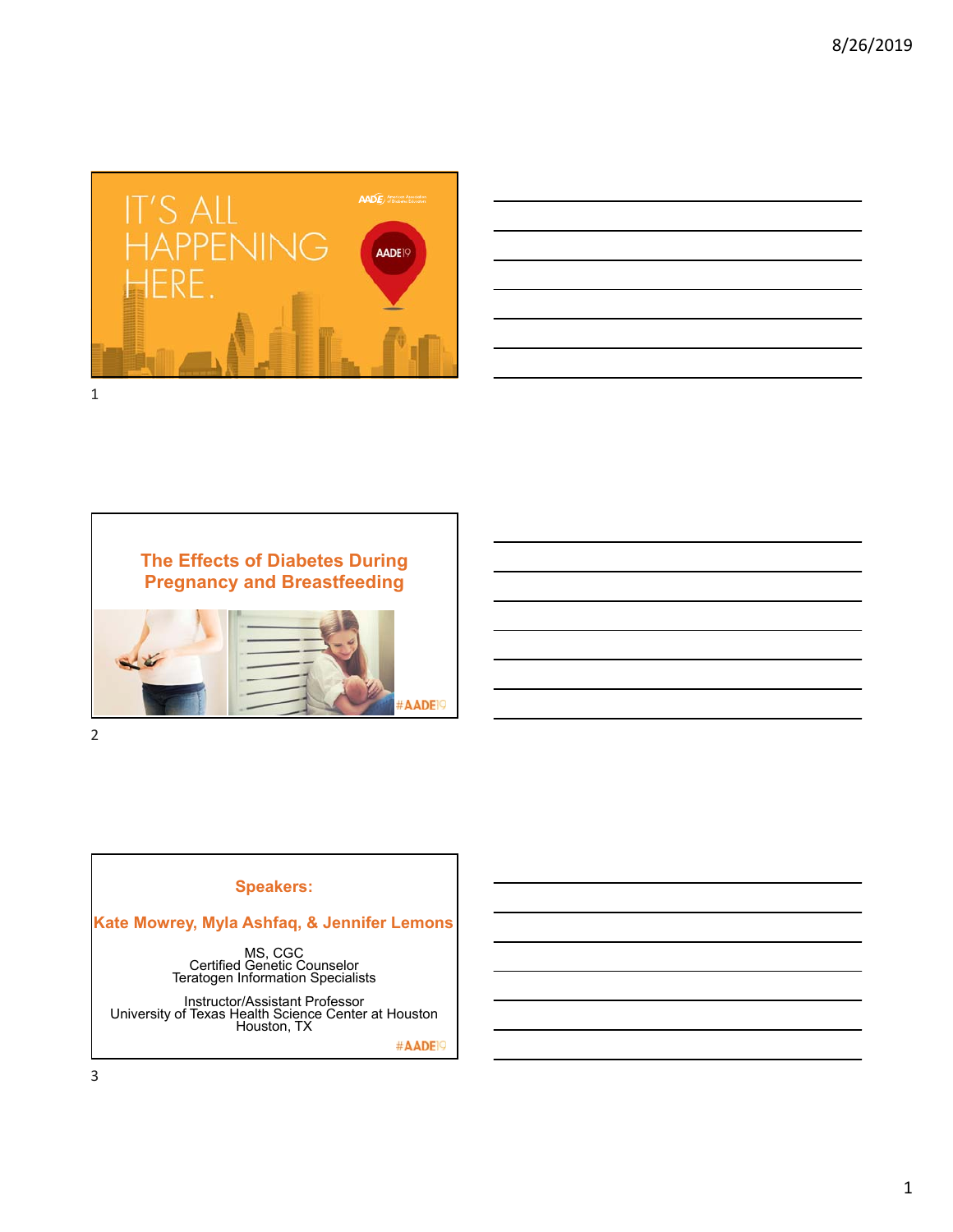# **Conflicts of Interest**

• No COI/Financial Relationship to disclose

#AADE<sup>19</sup>

4

# **Learning Objectives**

- 1. Define teratogen, teratology, and teratogenicity
- 2. List birth defects, pregnancy complications, and breastfeeding issues related to uncontrolled diabetes
- 3. Describe the benefits and risks of diabetic medications during pregnancy and breastfeeding

#AADE<sup>19</sup>

5

# **Presentation Outline**

- Introduction to Teratology
	- Pregnancy Facts, Causes of Birth Defects, and Basic Embryology
- Diabetes and Pregnancy
	- Birth Defects and Pregnancy Complications
	- Medications
- Diabetes and Breastfeeding
	- Short term and long term effects on the child and milk production
	- Medications
- MotherToBaby-TexasTIPS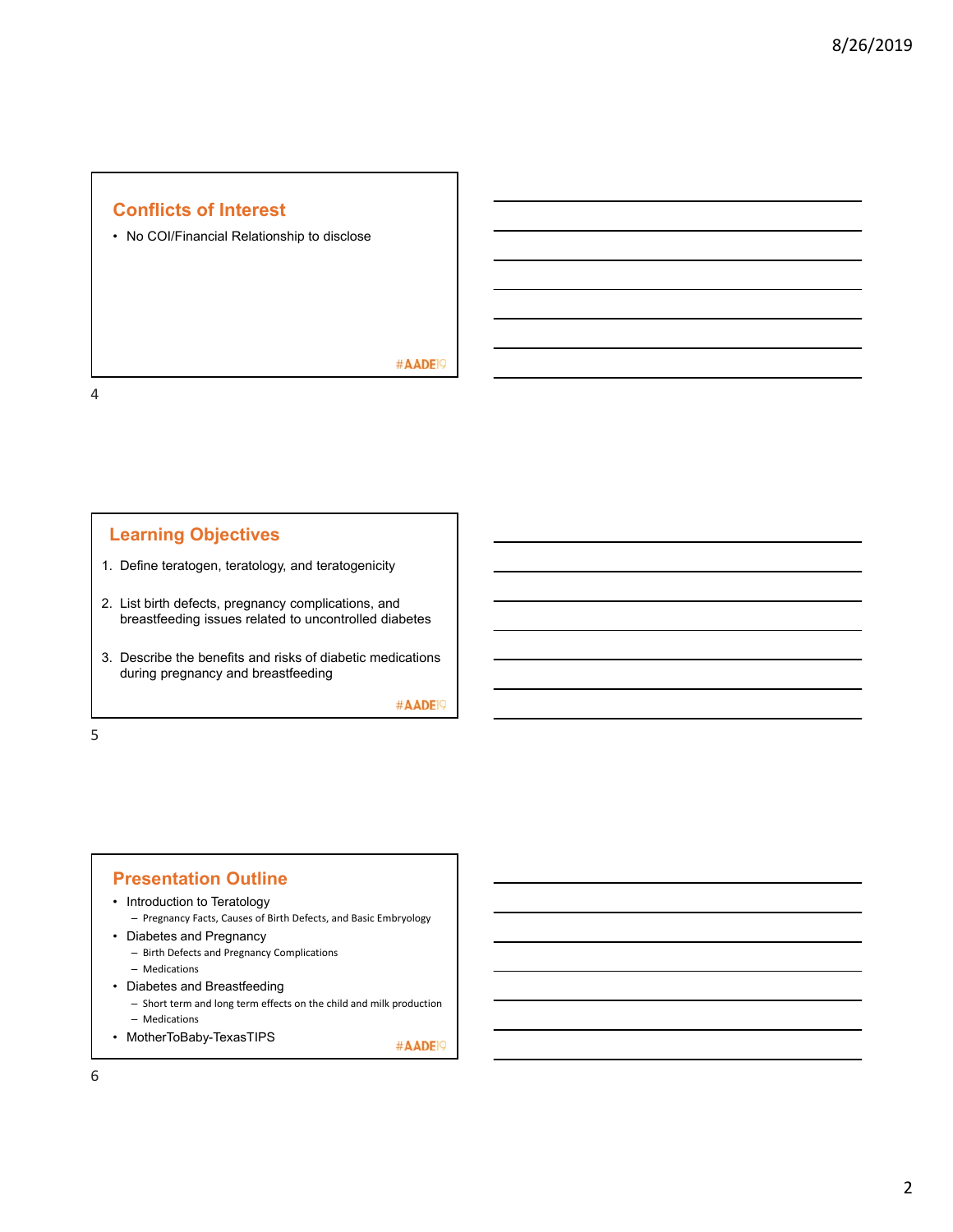



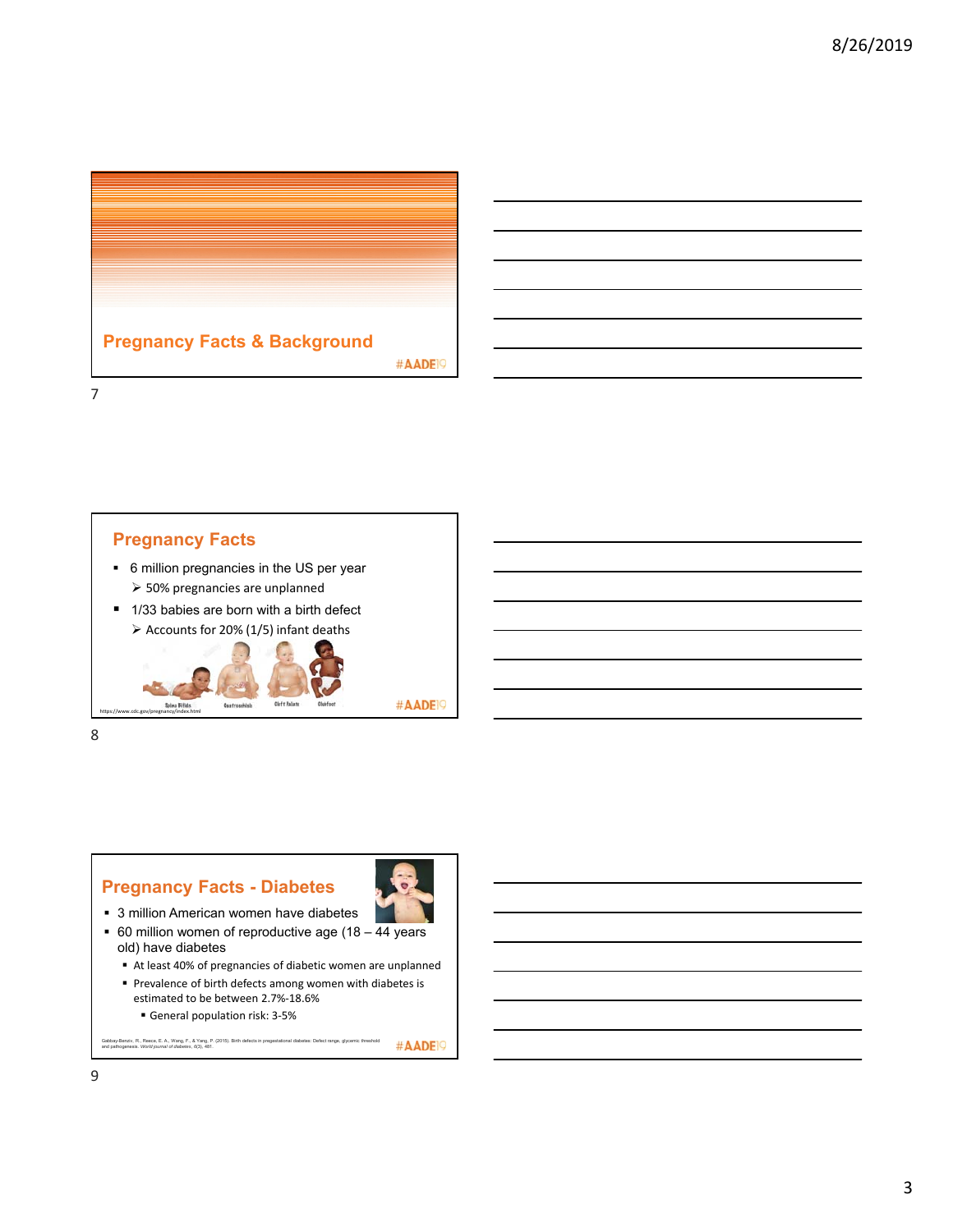



## **Background Risk**

- Every pregnancy has a 3-5% risk for a birth defect This is known as the **background risk**.
- 7 10% of birth defects are caused by prenatal exposures



11

# **What is a Teratogen?**

### • **Teratogen**

o Any exposure during pregnancy that has a harmful effect on the developing embryo

### • **Teratology**

o The study of birth defects caused by exposures during pregnancy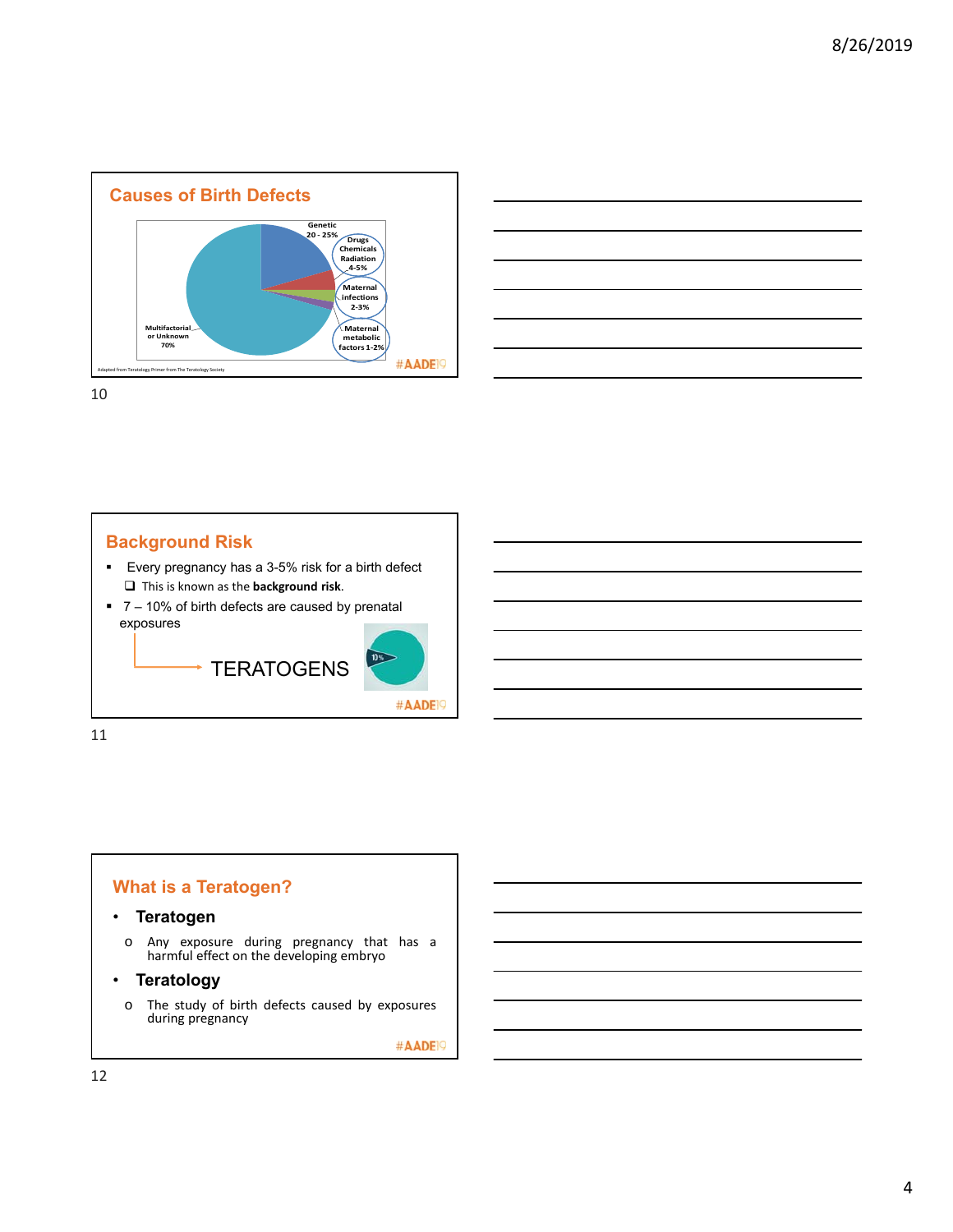# **Examples of Teratogens**

- **Medications:** ACE Inhibitors, Isotretinoin
- **Maternal Conditions:** Diabetes, Obesity
- **Maternal Infections:** Rubella, Syphillis, CMV
- **Other:** Alcohol, Cigarettes, Radiation
- **Illicit Substances:** Cocaine, Heroin

#AADE<sup>19</sup>

13

## **Potential Teratogenic Effects**

- **Pregnancy loss (miscarriage, stillbirth)**
- **Growth restriction**
- **Microcephaly (small head size)**
- Patterns of major and minor birth defects
- **Developmental delay**
- Cognitive dysfunction or intellectual disability<br> **EXECUTE:**

14



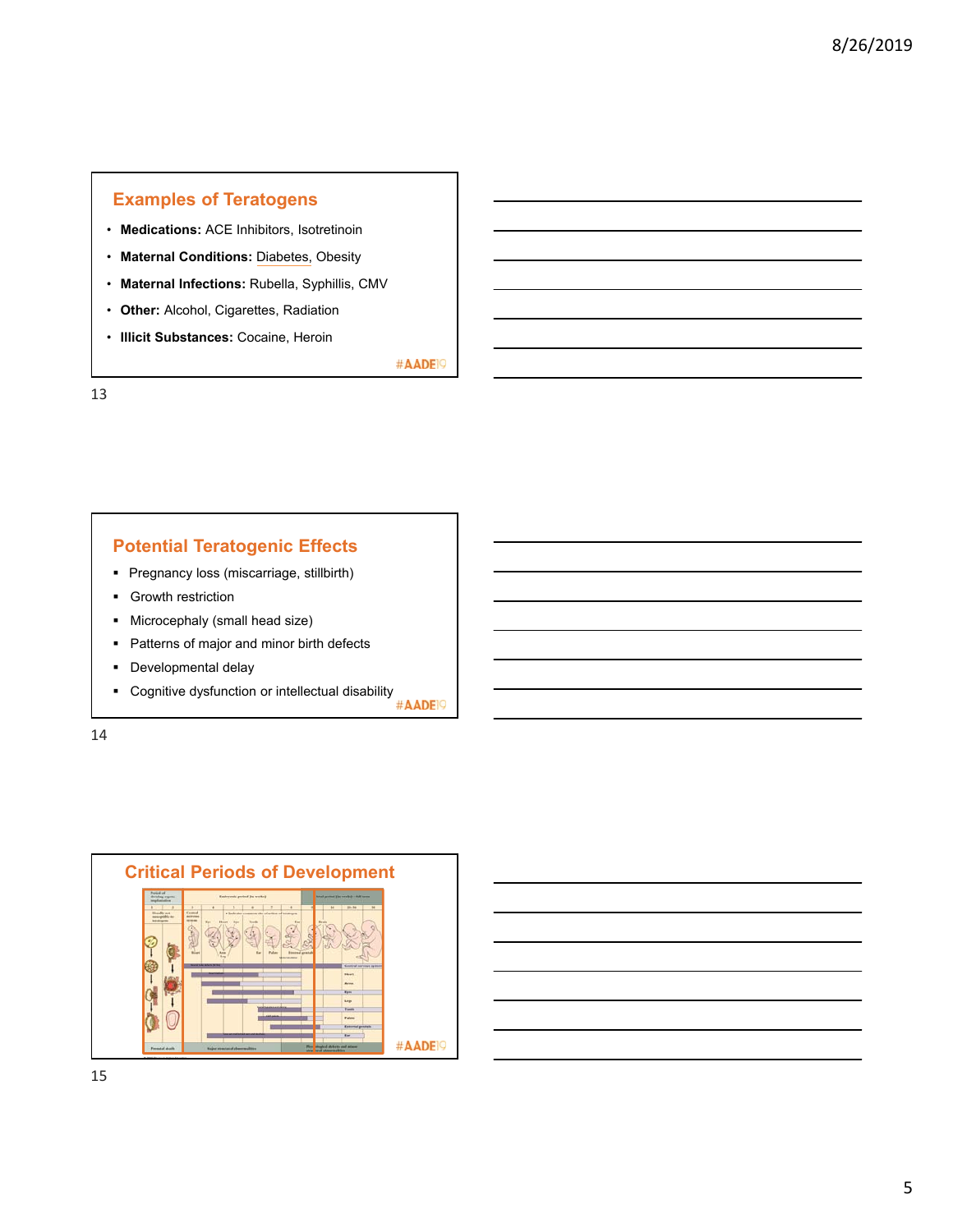

### **Diabetes During Pregnancy**

About **1- 2%** women who are pregnant have type 1 or type 2 diabetes and **~7-9%**  of all pregnancies are complicated by gestational diabetes.



17

#### **Diabetes**

- Uncontrolled diabetes in pregnancy is associated with an increased risk of fetal, neonatal, and long-term complications in the offspring.
- Risk for birth defects is significantly impacted by the women's diabetic control

| <b>Condition</b>                                                                      | <b>Rate (%)</b> |
|---------------------------------------------------------------------------------------|-----------------|
| Perinatal mortality                                                                   | $0.6 - 4.8$     |
| Cesarean delivery                                                                     | $32 - 45$       |
| Prematurity                                                                           | 24-36           |
| Congenital birth defects                                                              | $9 - 27$        |
| Macrosomia                                                                            | $9 - 47$        |
| Table adapted from - https://www.uptodate.com/contents/infants-of-women-with-diabetes |                 |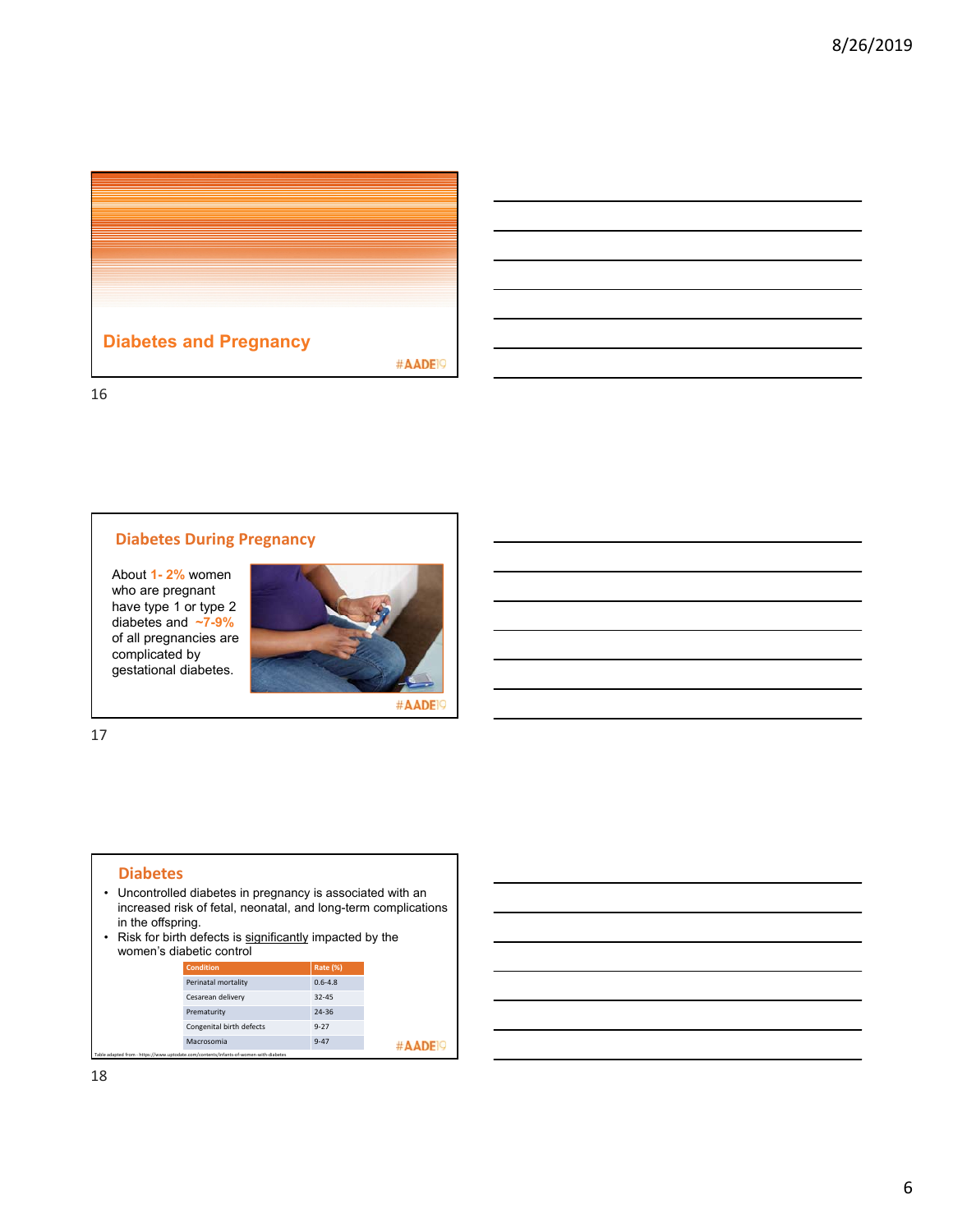| <b>Pregestational Diabetes</b><br>(Type I or Type II)                                                                                                                                                | <b>Pregestational and Gestational</b><br><b>Diabetes</b>                                                                                                                                                                                                                    |
|------------------------------------------------------------------------------------------------------------------------------------------------------------------------------------------------------|-----------------------------------------------------------------------------------------------------------------------------------------------------------------------------------------------------------------------------------------------------------------------------|
| • Congenital birth defects<br>• Cardiovascular<br>• Neurologic<br>• Gastrointestinal<br>• Skeletal anomalies<br>• Genitourinary<br>Pregnancy complications<br>• Spontaneous abortions,<br>stillbirth | Pregnancy complications<br>• Preterm birth, C-section<br>• Macrosomia $\rightarrow$ birth injury<br>• Perinatal asphyxia<br>• Respiratory distress<br>• Hypoglycemia and hypocalcemia<br>• Preeclampsia<br>• Cardiomyopathy<br>Long-term complications<br>• Obesity and T2D |
|                                                                                                                                                                                                      |                                                                                                                                                                                                                                                                             |

|  |  |  |  |  |  | <b>Birth defects in infants of diabetic mothers</b> |
|--|--|--|--|--|--|-----------------------------------------------------|
|--|--|--|--|--|--|-----------------------------------------------------|

| <b>System</b>                                                                                       | <b>Manifestations</b>                                                                                                                                                                                                                                              |  |  |  |
|-----------------------------------------------------------------------------------------------------|--------------------------------------------------------------------------------------------------------------------------------------------------------------------------------------------------------------------------------------------------------------------|--|--|--|
| Anencephaly, arrhinencephaly, microcephaly, holoprosencephaly,<br>Neurologic<br>neural tube defects |                                                                                                                                                                                                                                                                    |  |  |  |
| Cardiovascular                                                                                      | Transposition of the great vessels, ventricular septal defect, coarctation<br>of the aorta, atrial septal defect, single ventricle, hypoplastic left<br>ventricle, pulmonic stenosis, pulmonary valve atresia, double outlet<br>right ventricle truncus arteriosus |  |  |  |
| Gastrointestinal                                                                                    | Duodenal atresia, imperforate anus, anorectal atresia, small left colon<br>syndrome, situs inversus                                                                                                                                                                |  |  |  |
| Genitourinary                                                                                       | Ureteral duplication, renal agenesis, hydronephrosis                                                                                                                                                                                                               |  |  |  |
| <b>Skeletal</b>                                                                                     | Caudal regression syndrome (sacral agenesis), hemivertebrae                                                                                                                                                                                                        |  |  |  |
|                                                                                                     | Table adapted from - https://www.uptodate.com/contents/infants-of-women-with-diabetes                                                                                                                                                                              |  |  |  |

20

## **Insulin - Pregnancy**

- Human insulin does not cross the placenta because of its high molecular weight.
- There are no associated pregnancy complications and/or birth defects with insulin use during pregnancy.
- Risks of uncontrolled diabetes during pregnancy are much higher than any known risks of insulin use.
- **ACOG Recommendation** Insulin is the medication of choice for diabetes during pregnancy.

#AADE<sup>19</sup> Committee on Practice Bulletins—Obstetrics. ACOG Practice Bulletin No. 190: Gestational Diabetes Mellitus. Obstet Gynecol. 2018 Feb;131(2):e49‐e64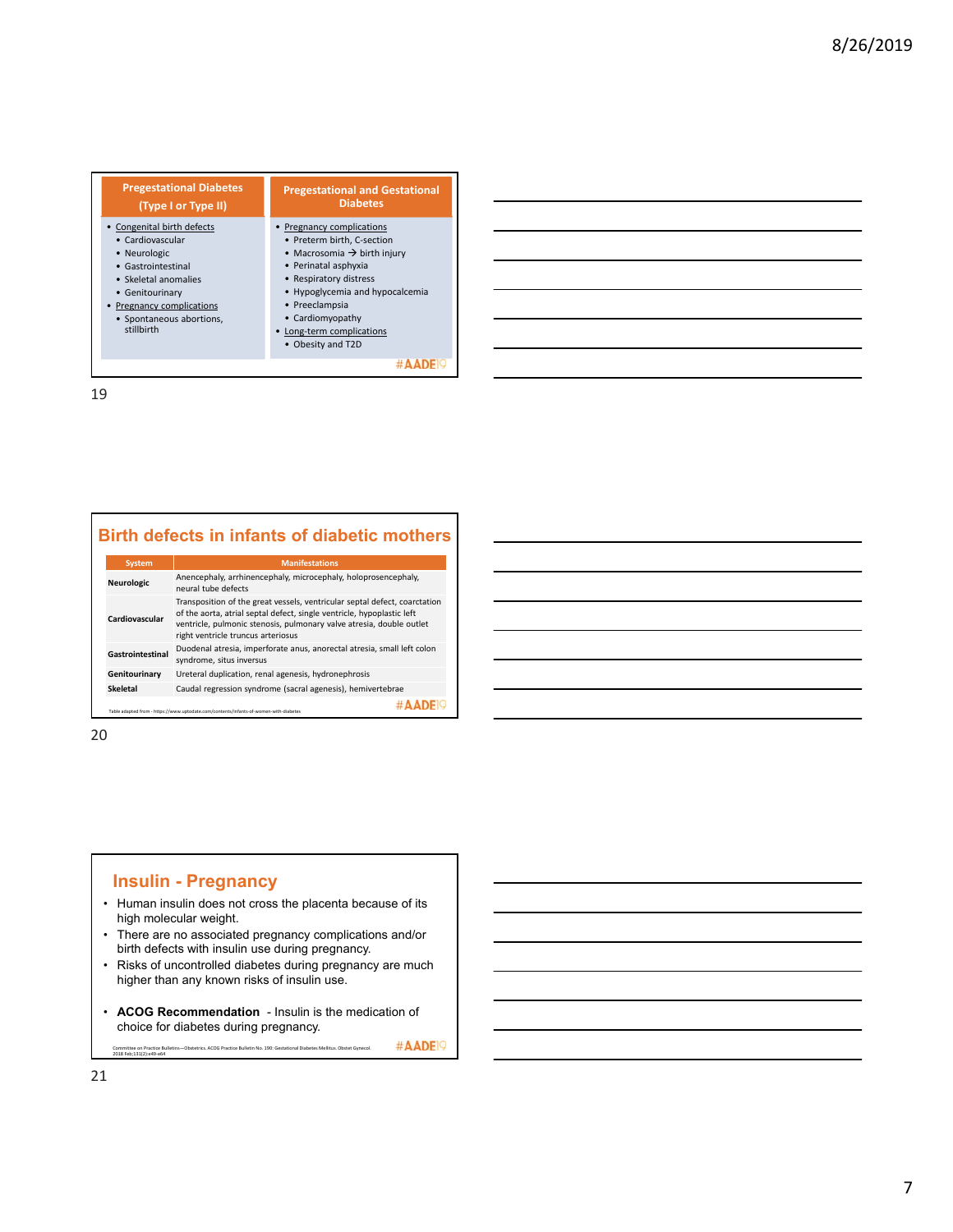### **Metformin - Pregnancy**

- Oral medication used to treat type 2 diabetes.
- Crosses the placenta and is present at levels similar to mother's.
- Has not been shown to increase the risk for birth defects, miscarriages, or pregnancy complications.
- No data on long-term effects of drug use.
- **ACOG** In instances when insulin is declined, can not be safely administered or is unaffordable  $\rightarrow$  metformin is a reasonable choice. #AADE<sup>O</sup>

Committee on Practice Bulletins—Obstetrics. ACOG Practice Bulletin No. 190: Gestational Diabetes Mellitus. Obstet Gynecol. 2018 Feb;131(2):e49‐e64

22

### **Glyburide - Pregnancy**

- Second-generation oral sulfonylurea
- From 2000-2011 the use of glyburide increased from <10% to >60% among women with gestational diabetes<sup>1</sup>
- Crosses the placenta but has not been associated with increased risk of birth defects or pregnancy complications.
- A recent meta-analysis demonstrated higher rates of hypoglycemia in infants when compared to insulin2
- **ACOG**: Should not be used as first choice because of transfer to placenta and theoretical long-term effects on offspring.<br>  $\#$ AADEIO 1. Camelo Castilo W, Boggess K, Stürmer T, Brookhart MA et al. Benjamin DK.kr, Jonsson Funk M. Trends in glyburide companed with insulin use for gestational diabetes<br>treatment in the United States, 2000-2011. Obstet Gyneol treatment in the United States, 2000‐2011. Obstet Gynecol. 2014 Jun;123(6):1177‐84<br>Song R, Chen L, Chen Y, et al. Comparisions of glyburide and insulin in the management of g

23

## **Dipeptidyl peptidase-4 inhibitors (Gliptins) - Pregnancy**

- Januvia (Sitagliptin) Oral medication used to treat type 2 diabetes.
- Based on experimental animal studies, sitagliptin is not expected to increase the risk of congenital anomalies.
- No large humans studies.
- A registry is following exposed human pregnancies: – Women can report pregnancy exposures to this agent to the
	- Merck Pregnancy Registry for JANUVIA, 1-800-986-8999 or http://www.merckpregnancyregistries.com/januvia.html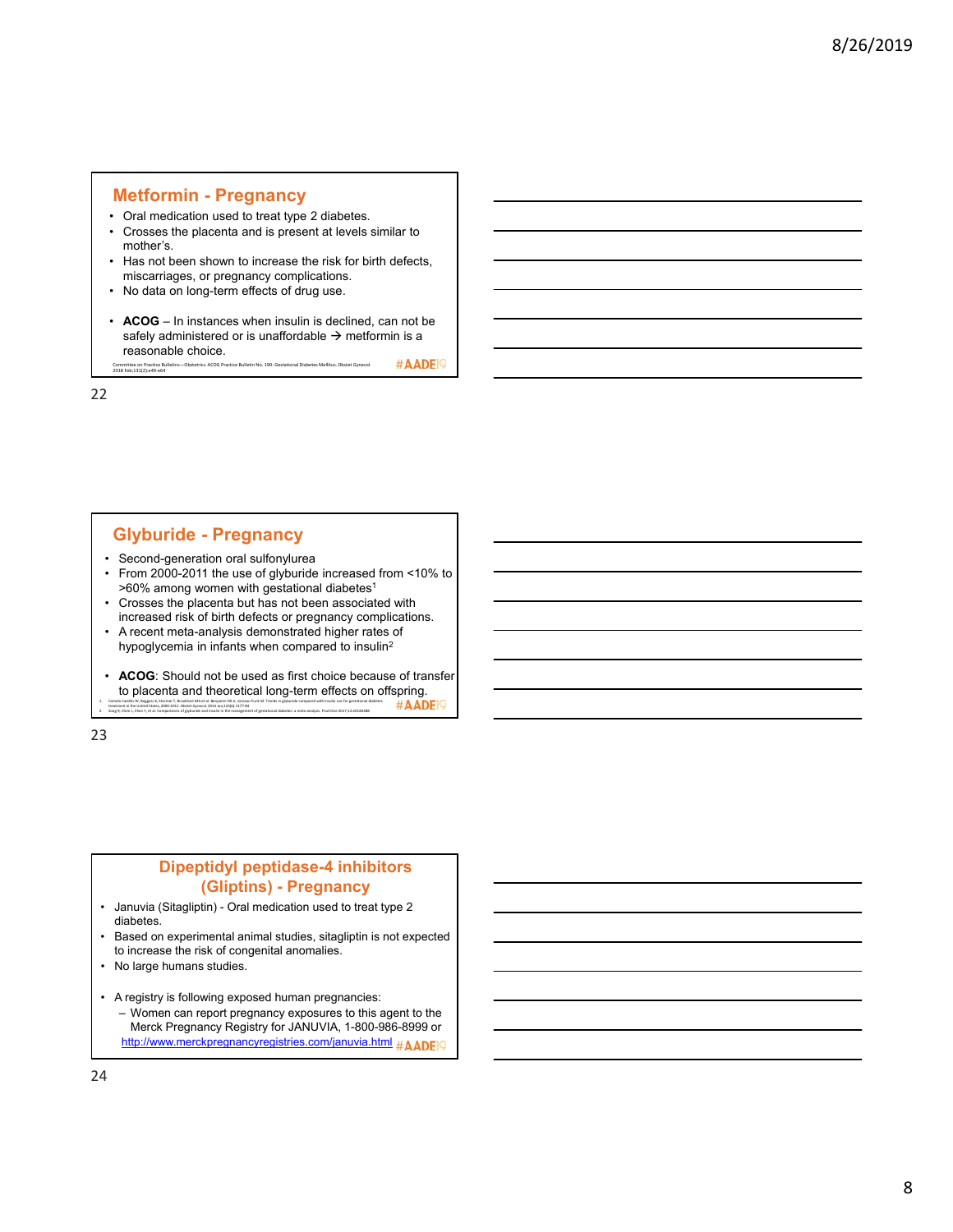

## **Teratogen Basics - Breastfeeding**

- **There is a higher rate of transfer in colostrum (72 hours postpartum)** 
	- Absolute dose transferred is low due to low volume
- **Once ingested by an infant, the medication must go through GI tract**
	- Many break down in stomach or liver; never become systemic in infant
	- Bioavailability of medication is important

#AADE<sup>19</sup>

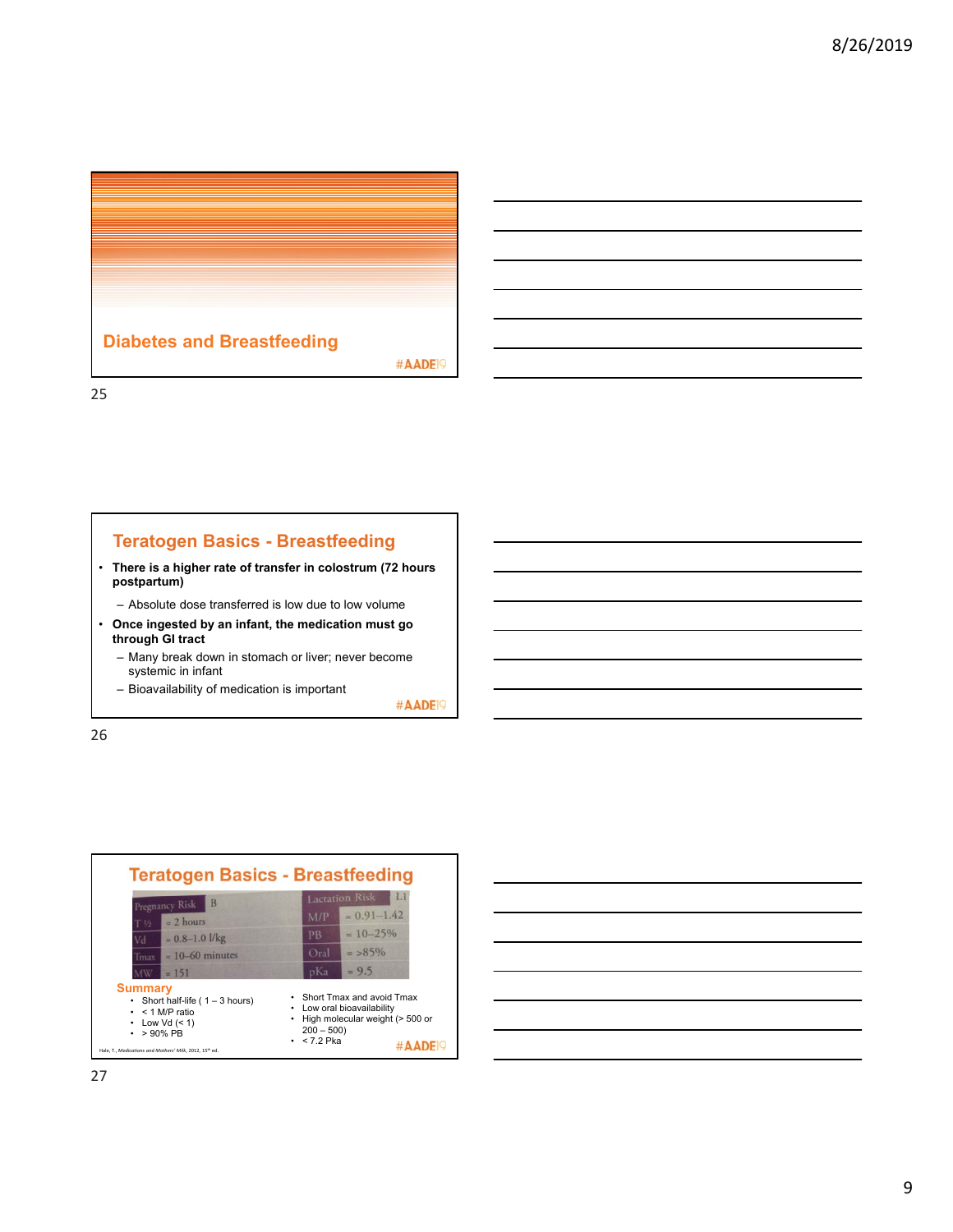# **Diabetes and Breastfeeding**

- Effect on infant from high maternal glucose levels
- Effect on milk production
- Long term effects on child development

#AADE<sup>19</sup>

28

## **Diabetes and Breastfeeding**

- Recommended
	- More benefits than risks for mom and baby
- Can help moms control glucose levels
- Breastfeeding reduces risk of diabetes in breastfed infants

### #AADE<sup>19</sup>

29

### **Diabetes and Breastfeeding - Complications**

#### • **Not well‐controlled diabetes**

- High maternal glucose levels  $\rightarrow$  high glucose levels in breastmilk
	- Hyperinsulinemia in infants $\rightarrow$  Hypoglycemia, food-seeking behaviors
- **Delayed lactation in women with diabetes**
	- Pregnancy complications, prematurity, birth defects, separation after delivery, etc.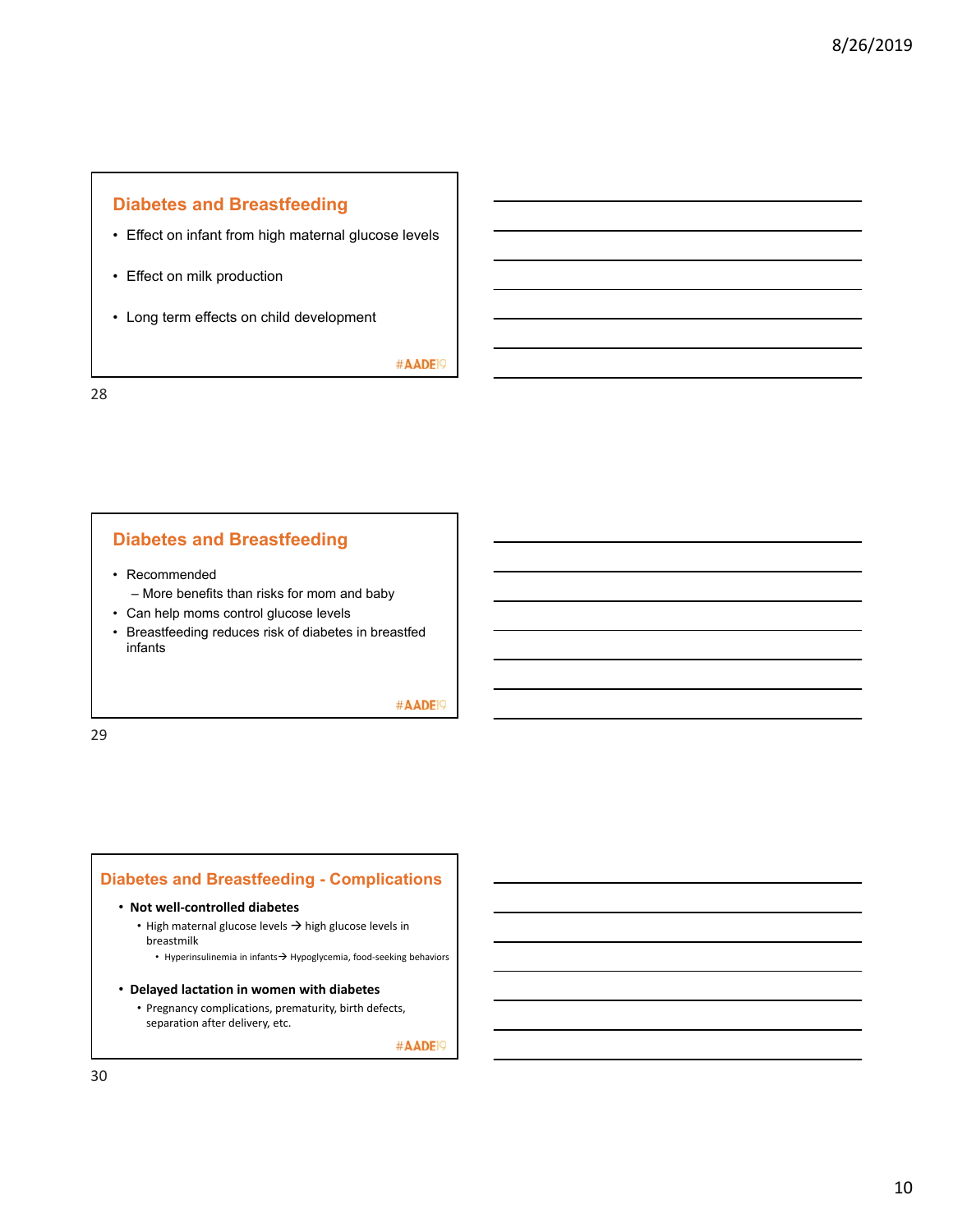### **Insulin - Breastfeeding**

- Necessary for milk production
- Natural component of breast milk
- Necessary for the infant's intestinal maturation
- May decrease the risk of Type 1 diabetes in breastfed infants (Shehadeh et al, 2001)

#AADE<sup>19</sup>

31

### **Insulin - Breastfeeding**

- Mothers may require less insulin during breastfeeding
- Exogenous insulin does enter breast milk
- Peak levels about 30 50 minutes after IV injection
- Benefits of breastfeeding > Insulin-exposure

Ringholm et al, 2012; Roeder et al, 2016; Stanley et al, 1998

32

# **Insulin - Breastfeeding**

- Small study measuring breastmilk insulin in nondiabetic mothers, mothers with T1DM, and mothers with T2DM
	- No differences in the amount of insulin among the three groups
		- T1DM group had entirely artificial insulin found in milk
	- Exogenous insulin enters breast milk similarly to endogenous insulin

#AADE<sup>19</sup>

#AADE<sup>19</sup>

re et al, 2012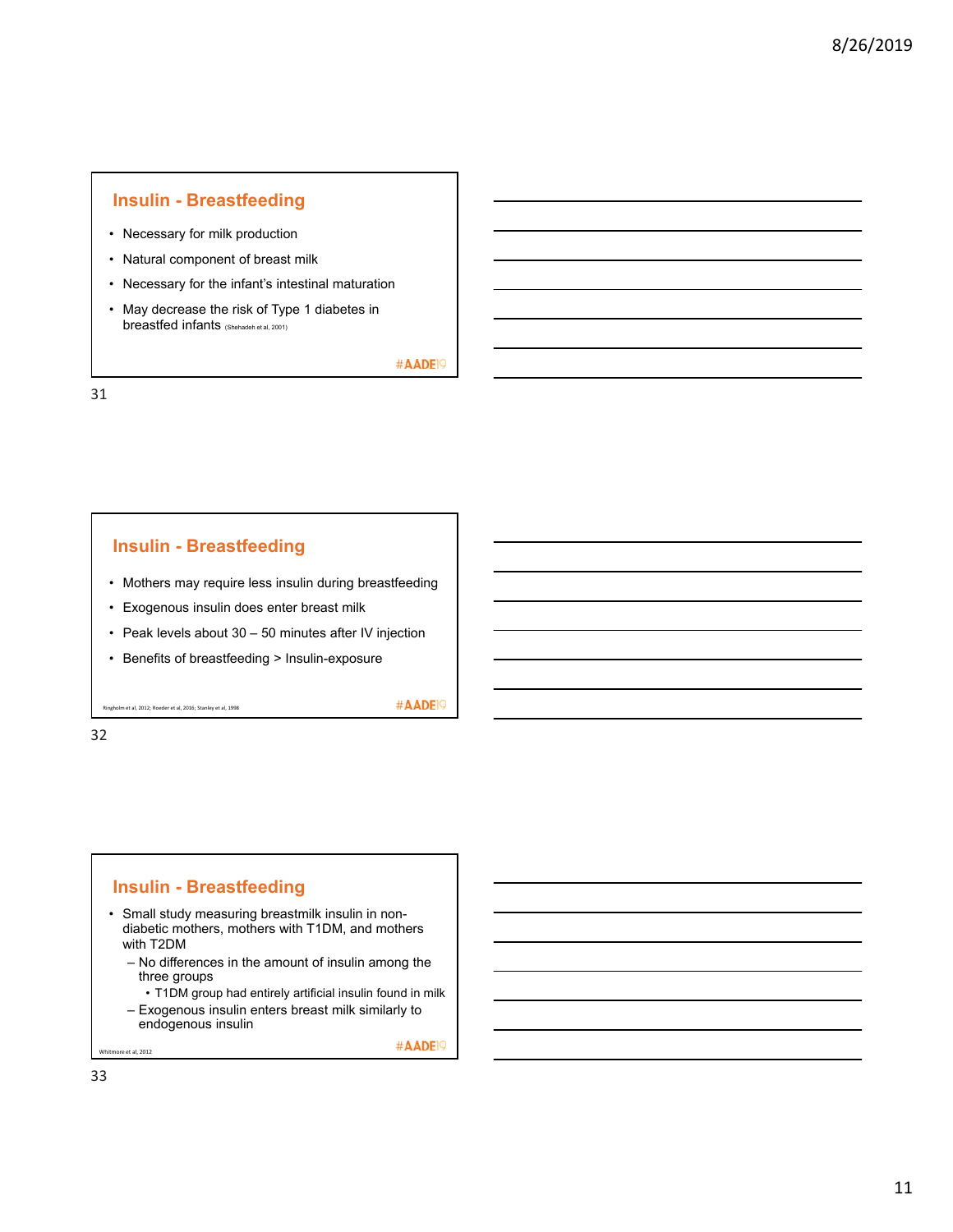### **Metformin - Breastfeeding**

- Metformin does enter breastmilk in very low amounts – Infants receive < 0.5% of their mother's dosage
- Milk metformin levels are relatively constant during maternal use
	- Therefore, timing breastfeeding around administration times is of little use
- No adverse effects in breastfed infants
	- Use with caution in infants with compromised kidney function (e.g. premature, polycystic kidneys, etc.) #AADE<sup>19</sup>

34

# **Glyburide - Breastfeeding**

• Glyburide does enter breastmilk in low amounts

- Infants receive < 1.5% of their mother's dosage
- Case report of mother receiving 85mg, then 90mg in pregnancy
	- Milk levels postpartum were 7.3 mcg/L and 3.1 mcg/L at 3 and 6 days, respectively
		- Infant to receive no more than 0.01 mg/day
- imancu receive i.e ....<br>● No adverse effects reported in breastfed infants #AADE

35

## **Sitagliptin - Breastfeeding**

- No data available
- Shorter half-life than most other dipeptidyl-peptidase IV inhibitors
	- May be preferred over others in this class
- Consider alternate medication in preterm infants and newborns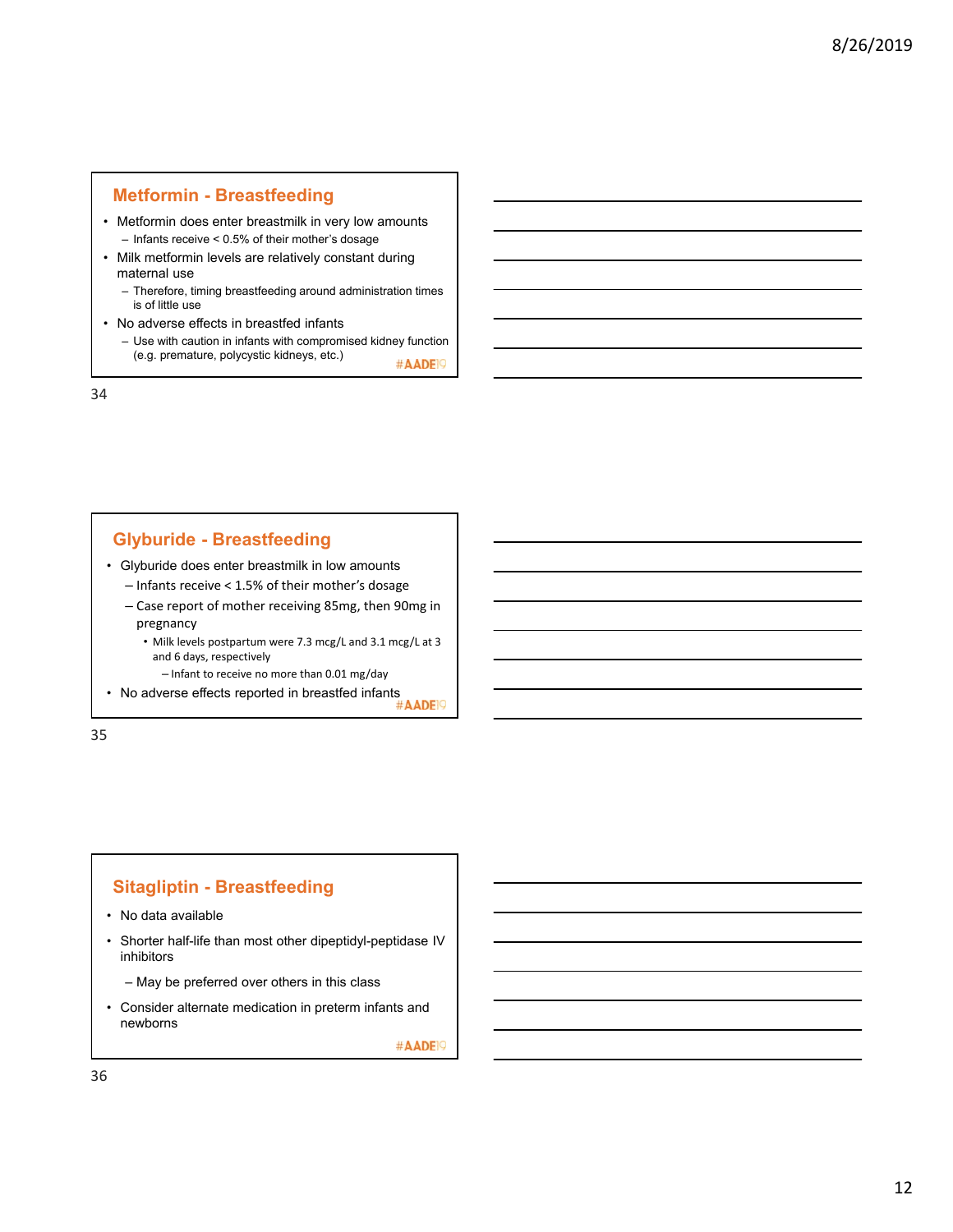

## **MotherToBaby–TexasTIPS**

- For healthcare professionals and general public
- **Inquiries addressed within 24 hours or next business day**
- Call, text, email, online form
- **Figure 1** Free information and counseling by teratogen information specialists (English and Spanish)

C

MotherToBaby

#AADE<sup>19</sup>

1-855-884-7248 (Toll Free)

7AM – 4PM, Monday – Friday

Texas Department of State<br>Health Services

38

TEXAS

### **Resources** Lactmed (https://toxnet.nlm.nih.gov/newtoxnet/lactmed.htm) • MotherToBaby Fact Sheets (https://mothertobaby.org/) Reprotox (https://reprotox.org/) Call or text a Teratogen Information Service (TIS)! m **MotherToBaby REPROTOX** A